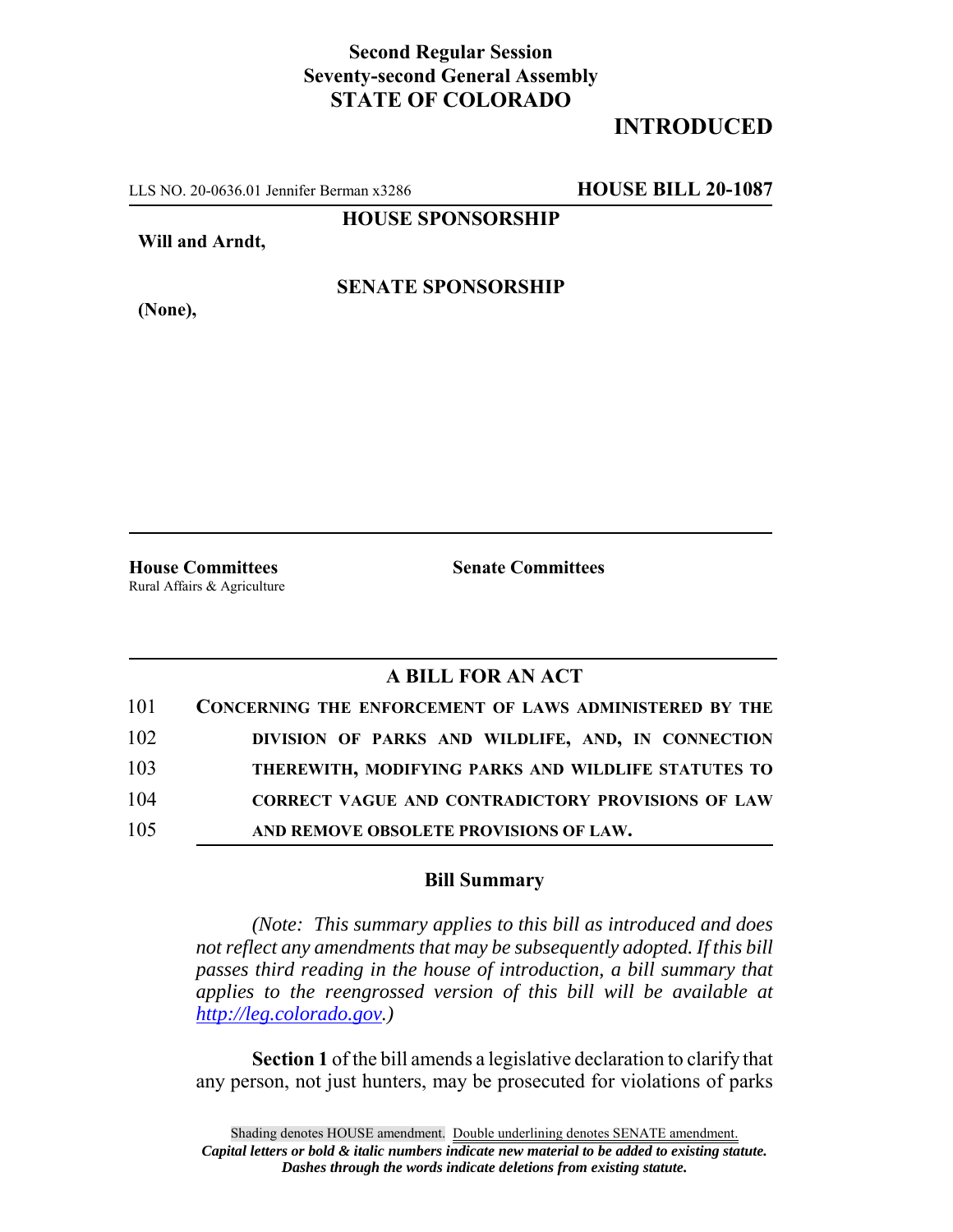and wildlife statutes.

**Section 2** amends the definition of "take" to clarify that the term includes the killing of wildlife with certain exceptions.

**Section 3** states that licenses issued by the division of parks and wildlife (division) are not subject to the "Secure and Verifiable Identity Document Act".

**Sections 4 and 11** clarify that a person who is convicted of a violation of a parks and wildlife statute that does not list a specific penalty is subject to a fine of \$100. Section 4 also provides that a person convicted of such a violation of the wildlife statutes is subject to a penalty assessment of 5 license suspension points.

Section 4 extends the period of time within which an alleged offender may pay fines and surcharges identified in a penalty assessment notice issued to the alleged offender from 15 days to 20 days. Section 4 also authorizes personal service or service by certified mail of a summons and complaint or a penalty assessment notice.

**Section 5** authorizes the parks and wildlife commission or a hearing officer to suspend a person's license issued by the division for a failure to comply with an official notice of an alleged violation of the parks and wildlife statutes. The suspension is lifted once the person furnishes or causes to be furnished to the division satisfactory evidence of compliance with the official notice of an alleged violation.

**Section 6** makes the imposition of additional penalties regarding the unlawful taking of trophy animals permissive instead of mandatory.

**Section 7** amends the definition of "careless" regarding the violation of hunting in a careless manner and authorizes a lesser fine for a person who commits the violation while hunting under a big game license for a different type of animal than the type of animal killed and who immediately field dresses the killed animal and reports the killing to the division.

**Sections 8, 9, and 12** amend the definition of "vessel" to include all types of stand-up paddleboards. Section 12 also excludes from the definition of "river outfitter" a person whose only service is providing instruction in rafting or stand-up paddleboarding.

**Section 10** authorizes a person to possess a loaded pistol or revolver while snowmobiling and clarifies that the division may authorize certain conduct while operating a snowmobile that is otherwise unlawful.

**Section 13** prohibits a river outfitter, guide, trip leader, or guide instructor from allowing another person to operate a vessel without due regard for river conditions or other attending circumstances or in a manner that endangers any person, property, or wildlife.

**Section 14** makes a conforming amendment.

<sup>1</sup> *Be it enacted by the General Assembly of the State of Colorado:*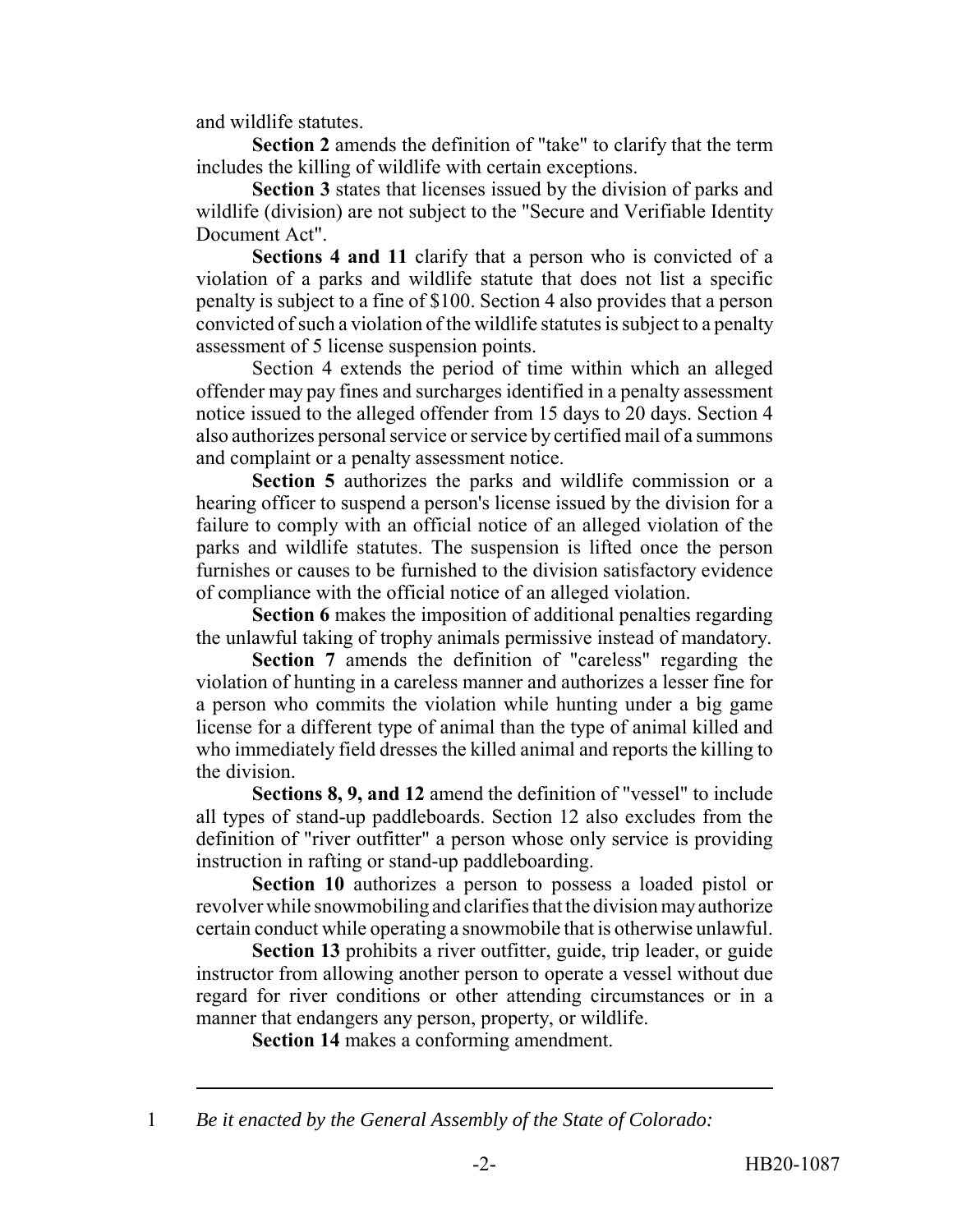**SECTION 1.** In Colorado Revised Statutes, 33-1-101, **amend** (5) as follows: **33-1-101. Legislative declaration.** (5) The general assembly 4 declares that it is the policy of the state to prosecute hunters PERSONS who 5 violate multiple provisions of this title TITLE 33 for each violation that contains unique elements. **SECTION 2.** In Colorado Revised Statutes, 33-1-102, **amend**  $8 \qquad (43)$  as follows: **33-1-102. Definitions.** As used in this title 33, unless the context otherwise requires: (43) "Take" means to KILL OR OTHERWISE acquire possession of 12 wildlife; but such EXCEPT THAT THE term shall DOES not include the accidental wounding or killing of wildlife by a motor vehicle, vessel, or train. **SECTION 3.** In Colorado Revised Statutes, 33-4-102, **add** (7.5) as follows: **33-4-102. Types of licenses and fees - rules.** (7.5) THE DIVISION OR A LICENSE AGENT ISSUING A LICENSE ON THE DIVISION'S BEHALF NEED 19 NOT COMPLY WITH SECTION 24-72.1-103 CONCERNING SECURE AND VERIFIABLE IDENTITY DOCUMENTS WHEN ISSUING A LICENSE PURSUANT TO THIS SECTION. **SECTION 4.** In Colorado Revised Statutes, **amend** 33-6-104 as follows: **33-6-104. Imposition of penalty - procedures.** (1) A person who violates any rule of the commission for which there is not an associated 26 statutory penalty listed is guilty of a misdemeanor and, upon conviction thereof, shall be punished by a fine of one hundred dollars, a surcharge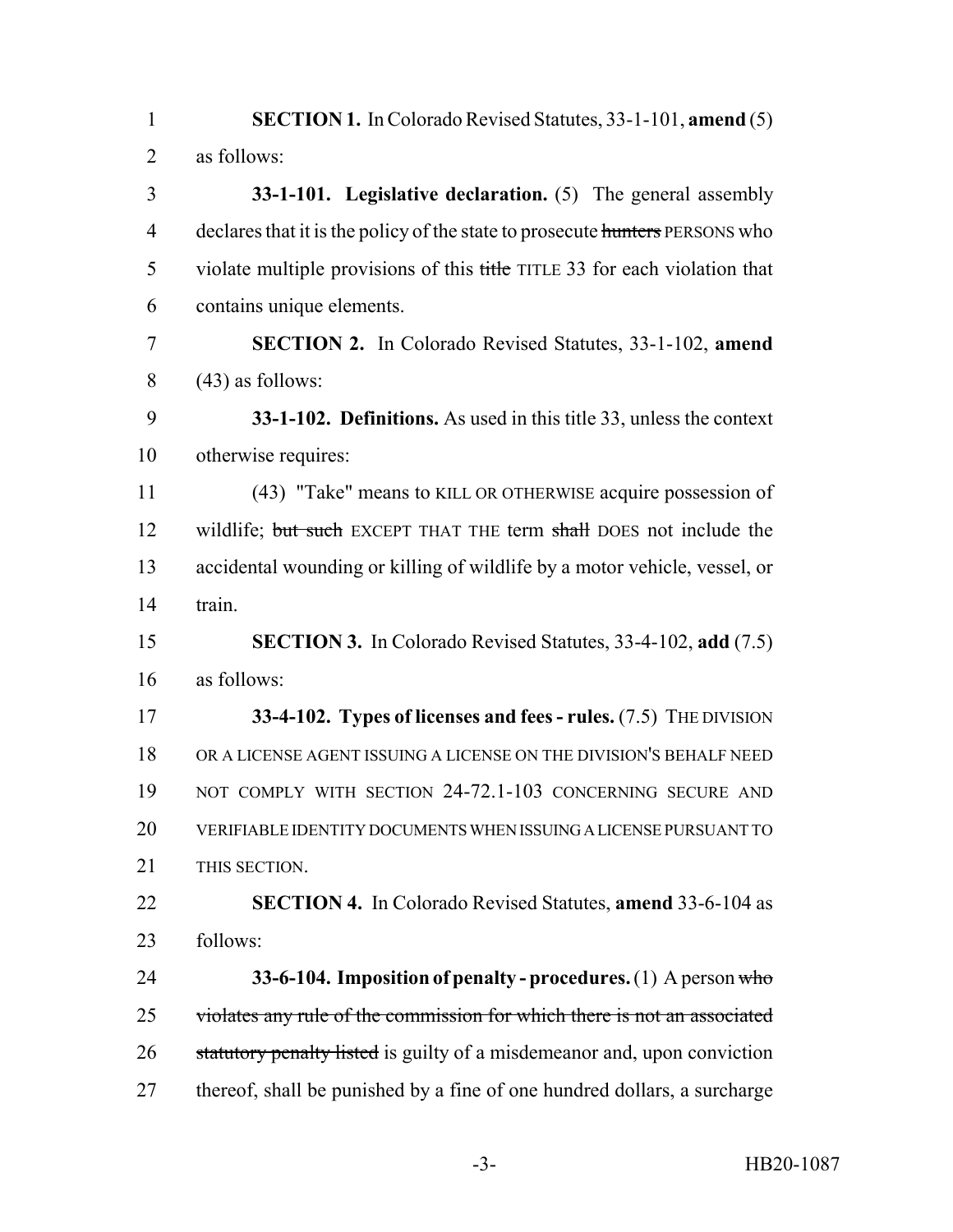1 as described in section 24-33.5-415.6, and an assessment of five license 2 suspension points FOR A VIOLATION OF ANY OF THE FOLLOWING FOR 3 WHICH THERE IS NOT AN ASSOCIATED STATUTORY PENALTY LISTED:

4 (a) A PROVISION OF ARTICLES 1 TO 6 OF THIS TITLE 33; OR

5 (b) A RULE OF THE COMMISSION PROMULGATED PURSUANT TO ONE 6 OR MORE OF THE ARTICLES SPECIFIED IN SUBSECTION  $(1)(a)$  OF THIS 7 SECTION.

8 (2) (a) (I) At the time that  $\frac{1}{2}$  and  $\frac{1}{2}$  are the time that  $\frac{1}{2}$  are A person is charged with violating 9 any misdemeanor provisions of articles 1 to 6 of this title TITLE 33 or any A rule of the commission, the officer shall issue a summons and complaint to the alleged offender or, in the case of a violation for which a fine of a fixed amount is prescribed, may give the alleged offender an opportunity to voluntarily pay the fine and surcharge in the form of a penalty assessment.

15 (II) AN OFFICER SHALL NOT ISSUE A penalty assessments shall not 16 be issued ASSESSMENT for violations for which minimum and maximum 17 fines have been established. The penalty assessment notice given to the 18 alleged offender shall MUST:

19 (A) Contain the information required in and FOR A SUMMONS AND 20 COMPLAINT;

21 (B) Be in the form of a summons and complaint; and shall 22 (C) Specify in dollars the amount of the penalty to be assessed for 23 the alleged offense and the amount of the surcharges to be collected 24 pursuant to sections 24-4.2-104 (1) and 24-33.5-415.6. C.R.S.

25 (b) If the alleged offender accepts such THE PENALTY ASSESSMENT 26 notice and pays the fine and the surcharges entered thereon ON THE FINE 27 to the division within fifteen TWENTY days of issuance of the notice, such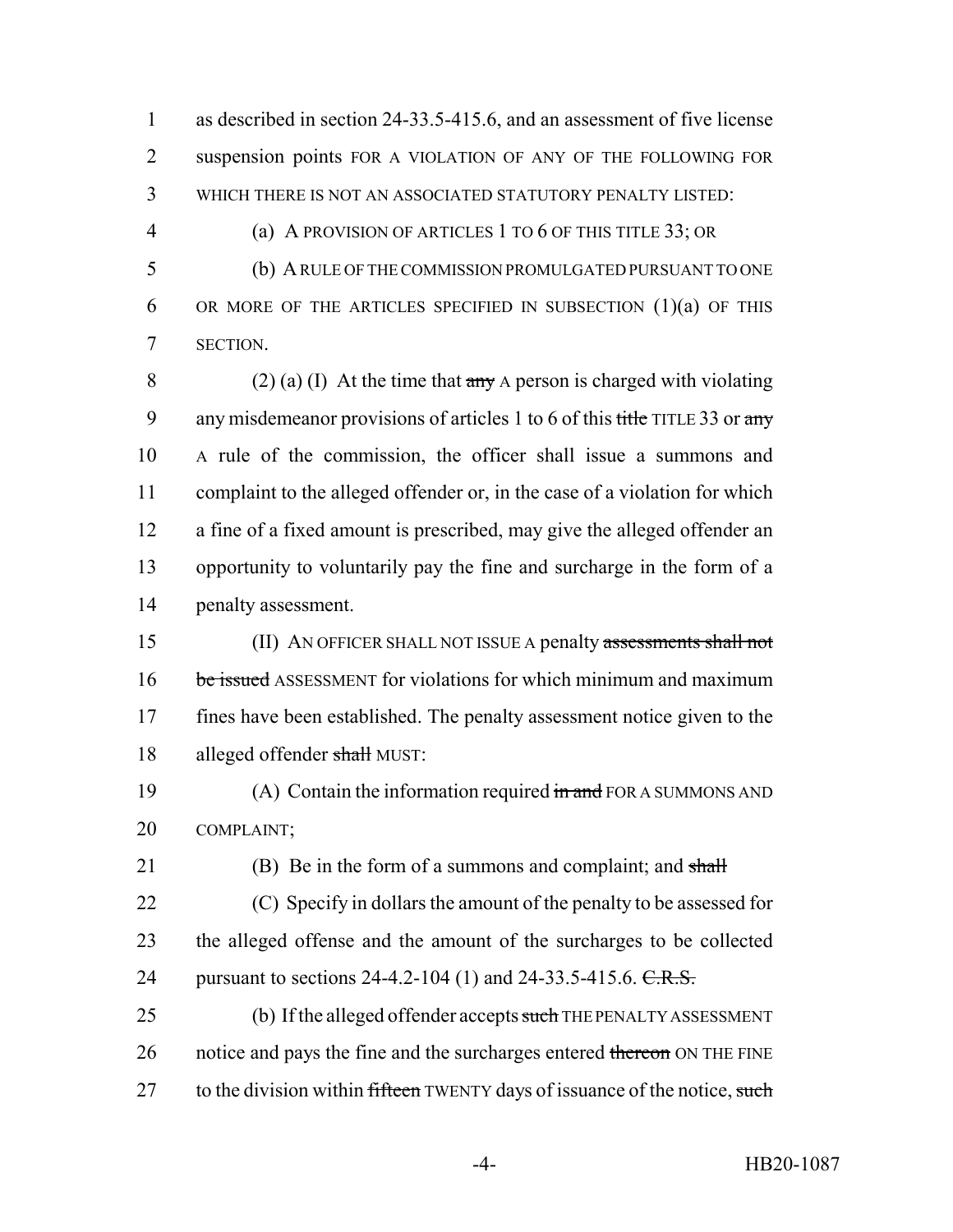THE ALLEGED OFFENDER'S acceptance and payment shall constitute 2 CONSTITUTES an acknowledgment of guilt by such person of the violation set forth in the penalty assessment notice.

 (c) (I) AN OFFICER MAY TAKE any person who accepts a penalty assessment notice but who does not furnish satisfactory evidence of identity or who the officer has reasonable and probable grounds to believe will disregard a written promise to pay the specified fine and surcharges 8 may be taken by the officer to the nearest known post office facility and 9 be required to REQUIRE THAT THE PERSON remit the amount of the specified fine and surcharges to the division immediately by mail in United States currency or other legal tender OR by money order or BY personal check.

 (II) Refusal or inability to remit the specified fine and surcharges 14 by mail when required shall constitute CONSTITUTES a refusal to accept a penalty assessment notice. The officer shall advise the person arrested of the license suspension points to be assessed in accordance with section 33-6-106.

 (III) Checks tendered by the violator to and accepted by the 19 division and on FOR which payment is received by the division shall be 20 ARE deemed sufficient receipt. If the fine and surcharges are not  $\pi$  paid, 21 then the officer who issued the penalty assessment notice shall docket the summons and complaint with a court of competent jurisdiction for 23 appearance by the person to answer the charges therein contained IN THE 24 SUMMONS AND COMPLAINT at such THE time and place as is specified in the summons and complaint.

 (3) (a) SERVICE OF A COPY OF A SUMMONS AND COMPLAINT OR PENALTY ASSESSMENT NOTICE ISSUED PURSUANT TO SUBSECTION (2) OF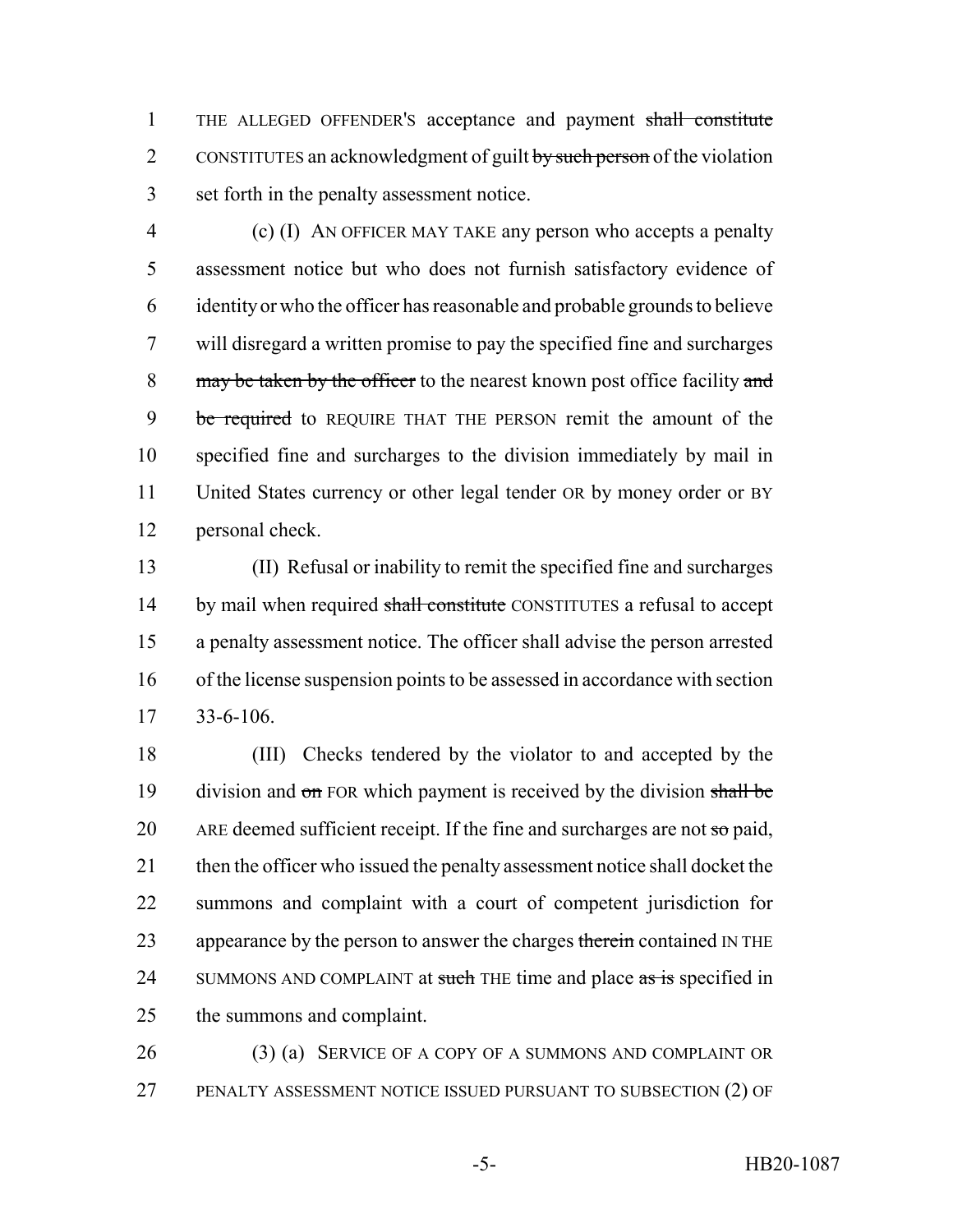THIS SECTION MUST BE PROVIDED AT LEAST TEN DAYS BEFORE THE DATE 2 SET FOR A HEARING ON THE MATTER BY:

 (I) PROVIDING PERSONAL SERVICE OF THE COPY DIRECTLY TO THE ALLEGED OFFENDER;

 (II) LEAVING THE COPY AT THE ALLEGED OFFENDER'S LAST-KNOWN PLACE OF RESIDENCE WITH AN INDIVIDUAL WHO IS EIGHTEEN YEARS OF AGE OR OLDER AND WHO RESIDES AT THE RESIDENCE; OR

 (III) MAILING THE COPY TO THE ALLEGED OFFENDER'S LAST-KNOWN PLACE OF RESIDENCE BY CERTIFIED MAIL, RETURN RECEIPT REQUESTED. SERVICE BY CERTIFIED MAIL IS COMPLETE UPON RETURN OF THE RECEIPT SIGNED BY THE ALLEGED OFFENDER.

 (b) AN INDIVIDUAL WHO PROVIDES PERSONAL SERVICE PURSUANT 13 TO SUBSECTION  $(3)(a)(I)$  OF THIS SECTION MUST BE A DISINTERESTED PARTY WHO IS EIGHTEEN YEARS OF AGE OR OLDER.

 **SECTION 5.** In Colorado Revised Statutes, 33-6-106, **add** (1.3) as follows:

 **33-6-106. Suspension of license privileges.** (1.3) (a) THE COMMISSION OR A HEARING OFFICER THAT THE COMMISSION DELEGATES TO HEAR A MATTER MAY SUSPEND A PERSON'S LICENSE IN ACCORDANCE 20 WITH SUBSECTION (1) OF THIS SECTION IF THE PERSON FAILS TO COMPLY WITH THE TERMS OF A SUMMONS, COMPLAINT, SUMMONS AND COMPLAINT, PENALTY ASSESSMENT NOTICE, OR OTHER OFFICIAL NOTICE OF AN ALLEGED VIOLATION OF ARTICLES 1 TO 6 OF THIS TITLE 33 ISSUED BY A COLORADO WILDLIFE OFFICER, PARKS OFFICER, OR OTHER PEACE OFFICER. (b) A SUSPENSION ISSUED PURSUANT TO THIS SUBSECTION (1.3) REMAINS IN EFFECT UNTIL THE PERSON FURNISHES OR CAUSES TO BE

FURNISHED SATISFACTORY EVIDENCE OF COMPLIANCE WITH THE TERMS OF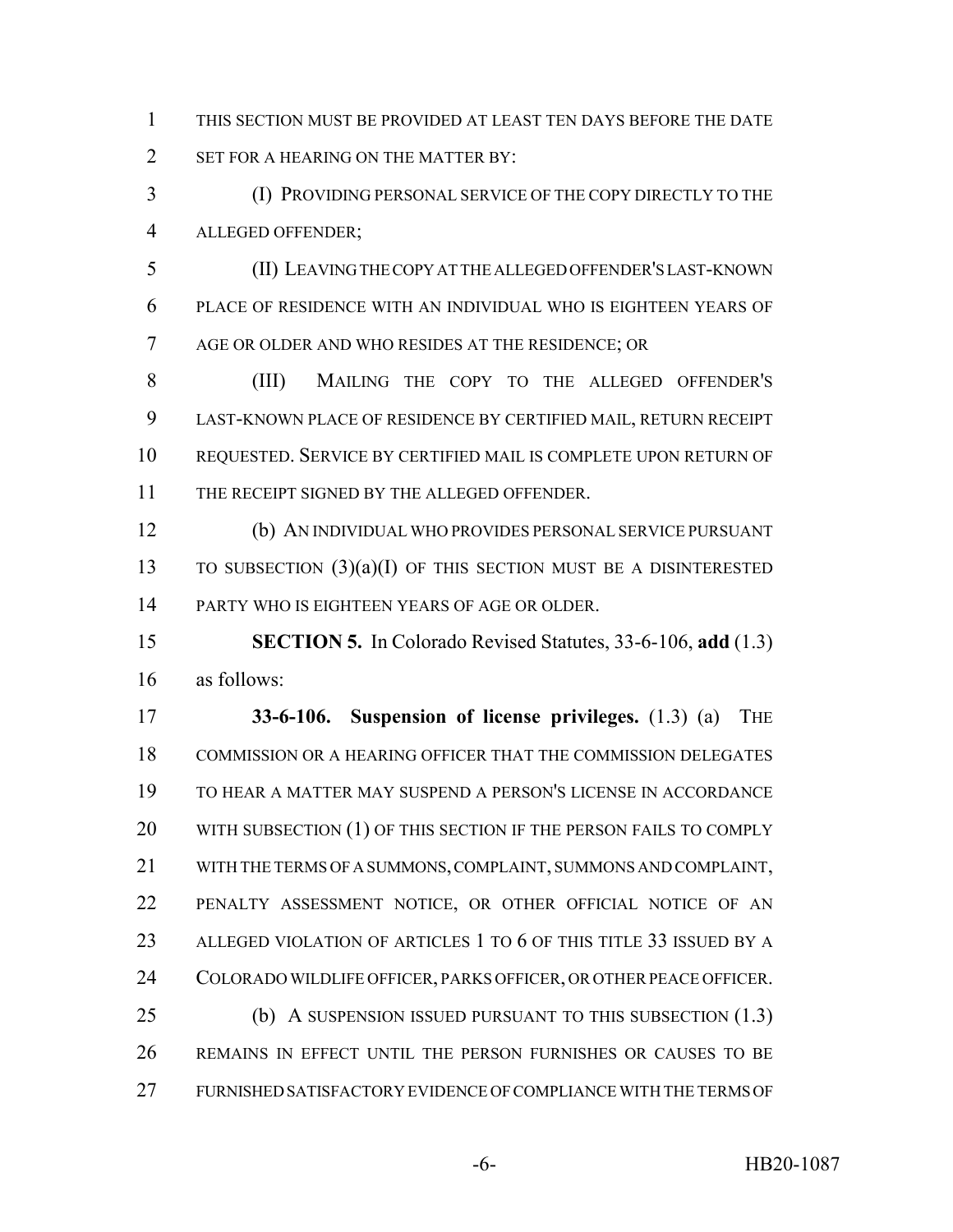THE SUMMONS, COMPLAINT, SUMMONS AND COMPLAINT, PENALTY ASSESSMENT NOTICE, OR OTHER OFFICIAL NOTICE OF AN ALLEGED VIOLATION OF ARTICLES 1 TO 6 OF THIS TITLE 33. THE DIVISION SHALL ENTER THE SUSPENSION IN ACCORDANCE WITH ARTICLE III OF THE "WILDLIFE VIOLATOR COMPACT", PART 26 OF ARTICLE 60 OF TITLE 24, AND SHALL REMOVE THE ENTRY UPON SATISFACTORY EVIDENCE OF THE PERSON'S COMPLIANCE WITH AN OFFICIAL NOTICE OF AN ALLEGED VIOLATION.

 **SECTION 6.** In Colorado Revised Statutes, 33-6-109, **amend**  $10 \quad (3.4)(a)$  introductory portion as follows:

 **33-6-109. Wildlife - illegal possession.** (3.4) (a) In addition to 12 the criminal penalties listed in subsection  $(3)$  of this section, there shall MAY be assessed a further penalty in the following amount for each of the following big game animals illegally taken:

 **SECTION 7.** In Colorado Revised Statutes, **amend** 33-6-122 as follows:

 **33-6-122. Hunting in a careless manner - definition.** (1) (a) It is unlawful for any person to hunt or take wildlife in a careless manner or 19 to discharge a firearm or release an arrow in a careless manner which THAT endangers human life or property.

 (b) For the purposes of this section, "careless" means failing to exercise the degree of reasonable care that would be exercised by a 23 person of ordinary prudence under all the existing circumstances. in 24 consideration of the probable danger of injury or damage.

25 (2) (a)  $\overline{Any}$  EXCEPT AS PROVIDED IN SUBSECTION (2)(b) OF THIS SECTION, A person who violates this section is guilty of a misdemeanor and, upon conviction thereof, shall be punished by a fine of not less than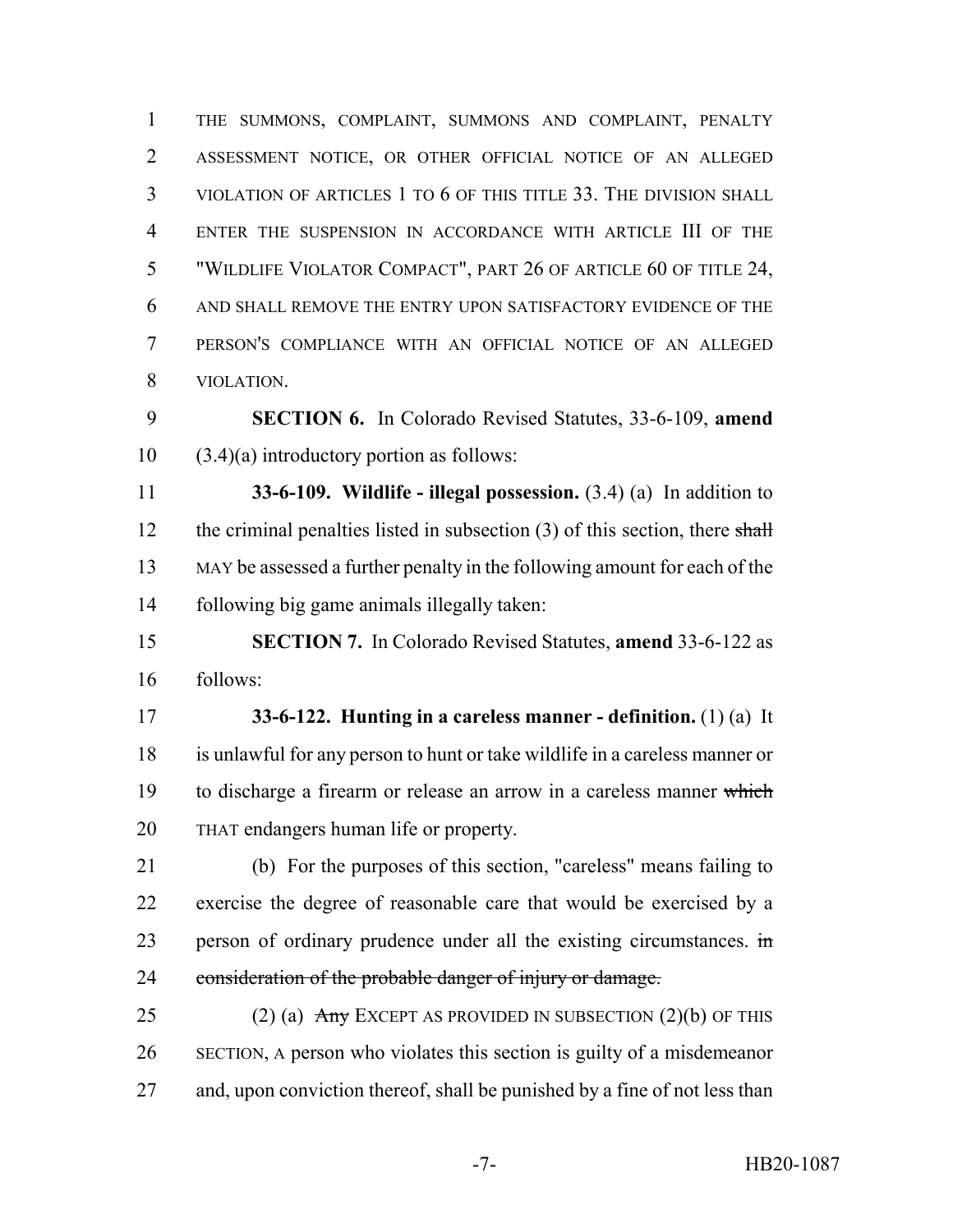| 1              | one hundred dollars nor more than one thousand dollars or by             |
|----------------|--------------------------------------------------------------------------|
| 2              | imprisonment in the county jail for up to one year, or by both such fine |
| 3              | and imprisonment, and an assessment of twenty license suspension points. |
| $\overline{4}$ | (b) A PERSON WHO VIOLATES THIS SECTION IS SUBJECT TO A FINE              |
| 5              | OF FIVE HUNDRED DOLLARS AND AN ASSESSMENT OF FIFTEEN LICENSE             |
| 6              | SUSPENSION POINTS IF AT THE TIME OF THE VIOLATION THE PERSON:            |
| 7              | (I) WAS HUNTING UNDER A VALID BIG GAME LICENSE;                          |
| 8              | (II) KILLED A BIG GAME ANIMAL THAT IS NOT COVERED BY THE                 |
| 9              | LICENSE; AND                                                             |
| 10             | (III) (A) IMMEDIATELY FIELD DRESSED THE ANIMAL; AND                      |
| 11             | (B) REPORTED THE KILLING OF THE ANIMAL TO THE DIVISION.                  |
| 12             | <b>SECTION 8.</b> In Colorado Revised Statutes, 33-10-102, amend         |
| 13             | the introductory portion and $(27)$ as follows:                          |
| 14             | 33-10-102. Definitions. As used in articles 10 to 15 of this title       |
| 15             | TITLE 33, unless the context otherwise requires:                         |
| 16             | (27) (a) "Vessel" means every description of watercraft used or          |
| 17             | capable of being used as a means of transportation of persons and        |
| 18             | property on the water, other than INCLUDING ALL TYPES OF STAND-UP        |
| 19             | PADDLEBOARDS.                                                            |
| 20             | (b) "VESSEL" DOES NOT INCLUDE:                                           |
| 21             | ANY single-chambered, air-inflated devices THAT ARE NOT<br>(I)           |
| 22             | STAND-UP PADDLEBOARDS; or                                                |
| 23             | (II) Seaplanes.                                                          |
| 24             | <b>SECTION 9.</b> In Colorado Revised Statutes, 33-13-102, amend         |
| 25             | the introductory portion and $(5)$ as follows:                           |
| 26             | 33-13-102. Definitions. As used in this article ARTICLE 13, unless       |
| 27             | the context otherwise requires:                                          |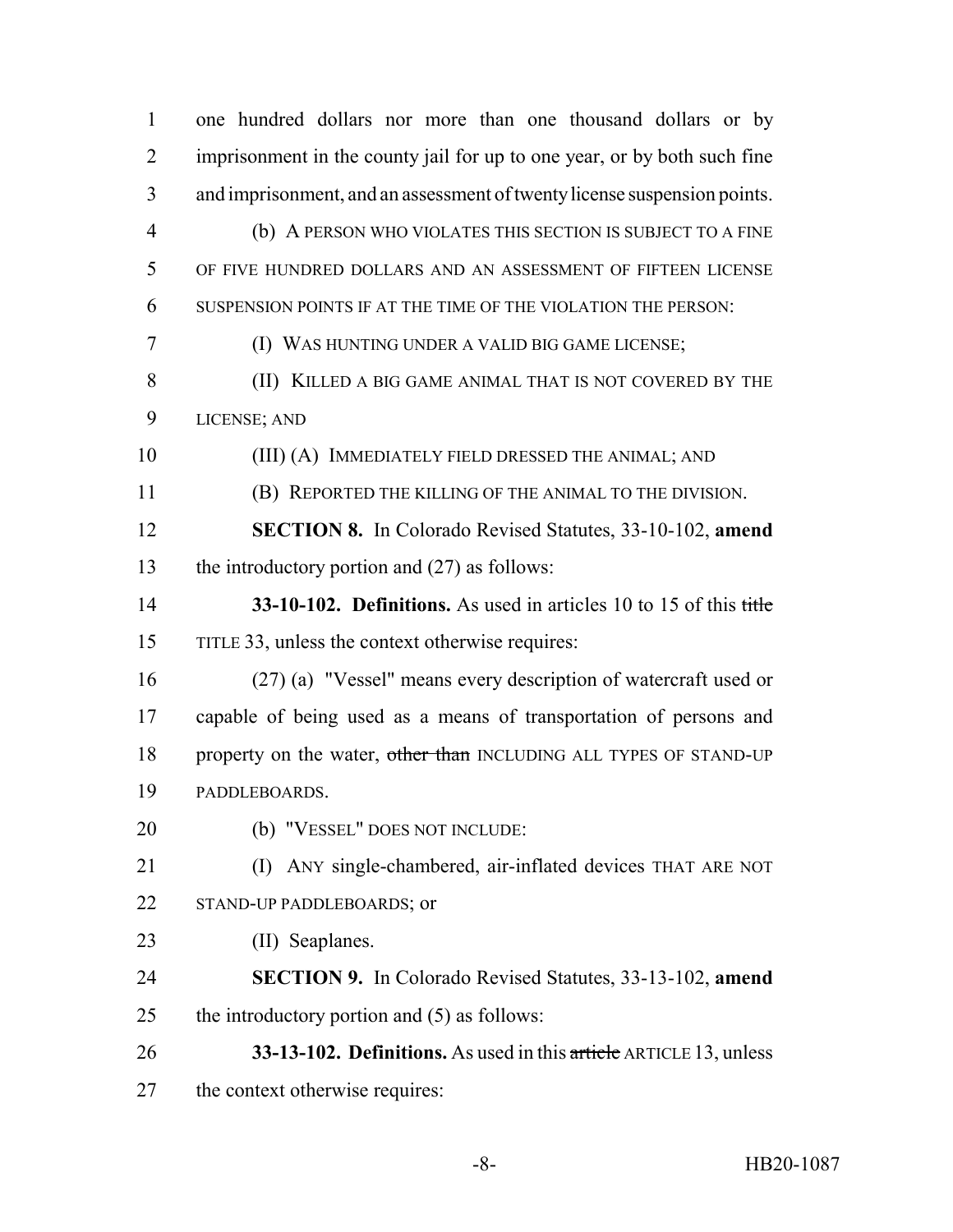(5) (a) "Vessel" means every description of watercraft used or capable of being used as a means of transportation of persons and 3 property on the water, other than INCLUDING ALL TYPES OF STAND-UP PADDLEBOARDS.

5 (b) "VESSEL" DOES NOT INCLUDE:

6 (I) ANY single-chambered air-inflated devices THAT ARE NOT 7 STAND-UP PADDLEBOARDS; or

8 (II) Seaplanes.

9 **SECTION 10.** In Colorado Revised Statutes, 33-14-117, **amend** 10 (1); and **add** (1.5) as follows:

11 **33-14-117. Hunting, carrying weapons on snowmobiles -** 12 **prohibitions.** (1) EXCEPT AS PROVIDED IN SUBSECTION (1.5) OF THIS 13 SECTION, it is unlawful for any person to:

14 (a) Hunt any wildlife from a snowmobile;

15 (b) Operate or ride on any snowmobile with any firearm OTHER 16 THAN A PISTOL OR A REVOLVER in his or her THE PERSON'S possession, 17 unless such THE firearm is unloaded and enclosed in a carrying case or 18 inserted in a scabbard, or with any bow unless it is unstrung or cased; but 19 EXCEPT THAT this paragraph (b) SUBSECTION (1)(b) does not apply to any 20 A person to whom the division has issued a permit for the control of 21 predators such as coyotes, foxes, AND bobcats; and the like; OR

22 (c) Pursue, drive, or otherwise intentionally disturb or harass any 23 wildlife by use of a snowmobile; but this paragraph (c) shall not prevent 24 any EXCEPT THAT A person from using MAY USE a snowmobile to protect 25 his THE PERSON'S crops and other property.

26 (1.5) A PERSON MAY PERFORM THE ACTIVITIES LISTED IN 27 SUBSECTION (1) OF THIS SECTION IF THE PERSON IS OTHERWISE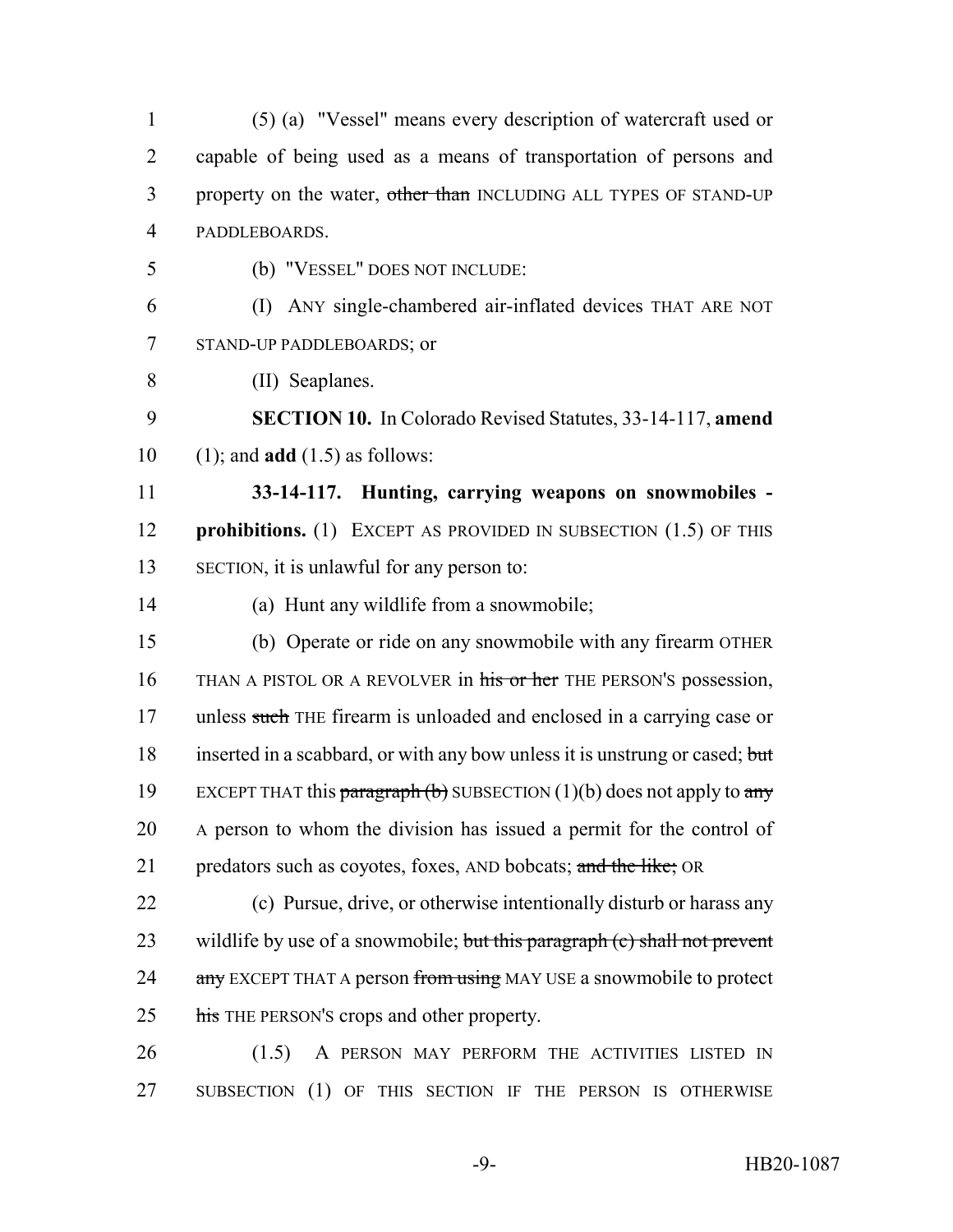AUTHORIZED BY LAW OR BY THE DIVISION TO DO SO.

 **SECTION 11.** In Colorado Revised Statutes, 33-15-102, **amend**  $3 \quad (1)$  as follows:

 **33-15-102. Imposition of penalty - procedures.** (1) A person who violates any rule of the commission for which there is not an associated statutory penalty listed is guilty of a class 2 petty offense and, upon conviction, shall be punished by a fine of one hundred dollars FOR A VIOLATION OF ANY OF THE FOLLOWING FOR WHICH THERE IS NOT AN ASSOCIATED STATUTORY PENALTY LISTED:

 (a) ANY PROVISION OF ARTICLES 10 TO 15 OR ARTICLE 32 OF THIS TITLE 33; OR

 (b) A RULE OF THE COMMISSION PROMULGATED PURSUANT TO ONE 13 OR MORE OF THE ARTICLES SPECIFIED IN SUBSECTION (1)(a) OF THIS SECTION.

 **SECTION 12.** In Colorado Revised Statutes, 33-32-102, **amend** 16 the introductory portion, (6), and (8) as follows:

 **33-32-102. Definitions.** As used in this article ARTICLE 32, unless 18 the context otherwise requires:

19 (6) (a) "River outfitter" means  $\frac{\partial^2 u}{\partial x^2}$  A person advertising to provide or providing river-running services in the nature of facilities, guide 21 services, or transportation for the purpose of river-running. except that

22 (b) "River outfitter" does not include any A person:

 (I) Whose only service is providing motor vehicles, vessels, and 24 other equipment for rent; any person

 (II) Whose only service is providing instruction in RAFTING, 26 STAND-UP PADDLEBOARDING, canoeing, or kayaking skills; or any person (III) Who is providing river-running services exclusively for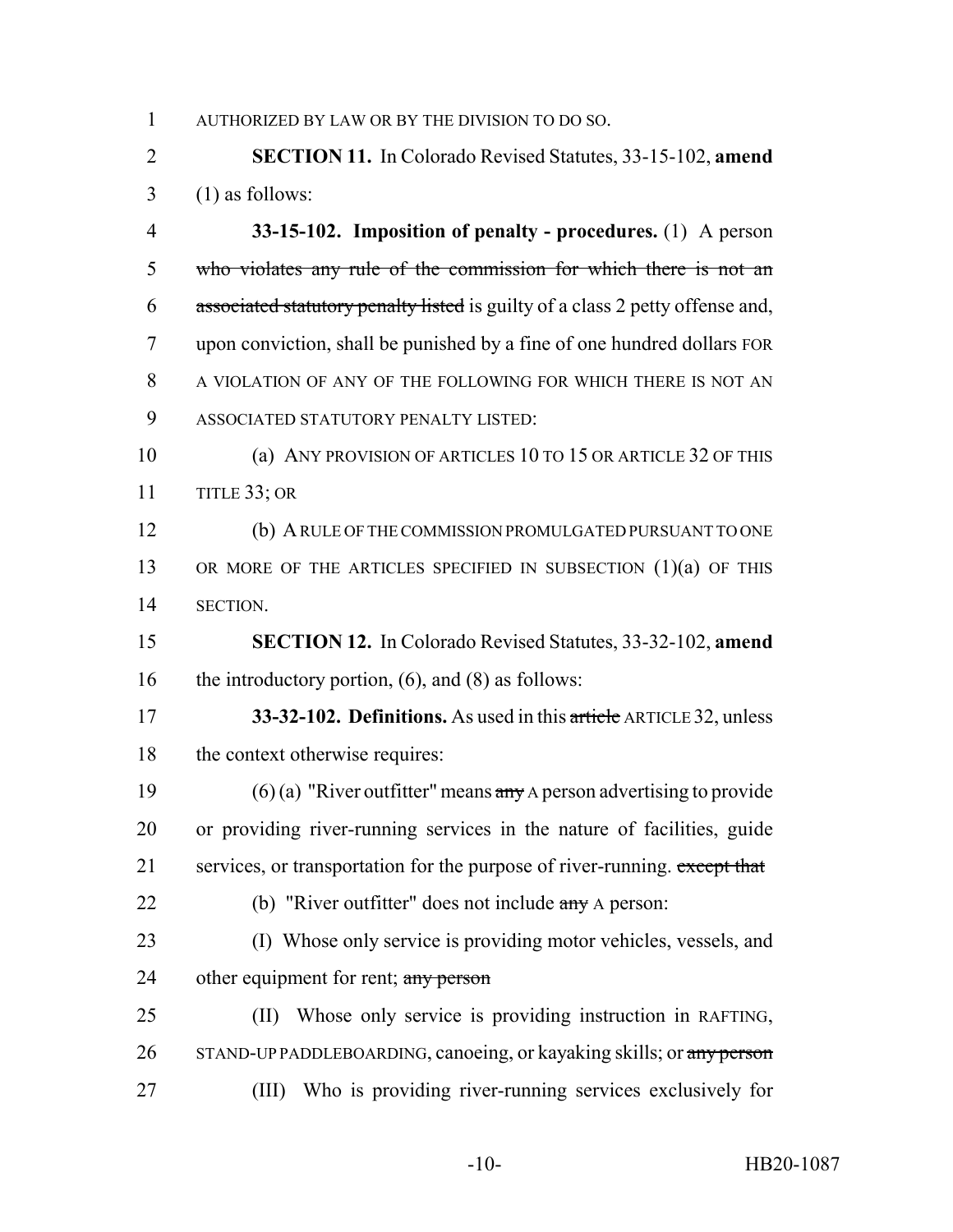family or friends.

 (8) (a) "Vessel" means every description of watercraft used or capable of being used as a means of transportation of persons and 4 property on the water, other than INCLUDING ALL TYPES OF STAND-UP PADDLEBOARDS.

- (b) "VESSEL" DOES NOT INCLUDE:
- (I) ANY single-chambered air-inflated devices THAT ARE NOT STAND-UP PADDLEBOARDS; or
- (II) Seaplanes.

 **SECTION 13.** In Colorado Revised Statutes, 33-32-107, **add** 11  $(2)(b.5)$  as follows:

- **33-32-107. River outfitters prohibited operations penalties.** (2) It is unlawful for any river outfitter, guide, trip leader, or guide instructor to:
- (b.5) ALLOW ANOTHER PERSON TO OPERATE A VESSEL WITHOUT DUE REGARD FOR RIVER CONDITIONS OR OTHER ATTENDING CIRCUMSTANCES OR IN SUCH A MANNER AS TO ENDANGER ANY PERSON, PROPERTY, OR WILDLIFE. A PERSON WHO VIOLATES THIS SUBSECTION (2)(b.5) COMMITS A CLASS 3 MISDEMEANOR AND, UPON CONVICTION THEREOF, SHALL BE PUNISHED AS PROVIDED IN SECTION 18-1.3-501.
- **SECTION 14.** In Colorado Revised Statutes, **amend** 24-72.1-106 as follows:
- **24-72.1-106. Applicability.** (1) This article shall ARTICLE 72.1 DOES not apply to:
- (a) A person reporting a crime;
- (b) A public entity or official accepting a crime report, conducting a criminal investigation, accepting an application for the provision of